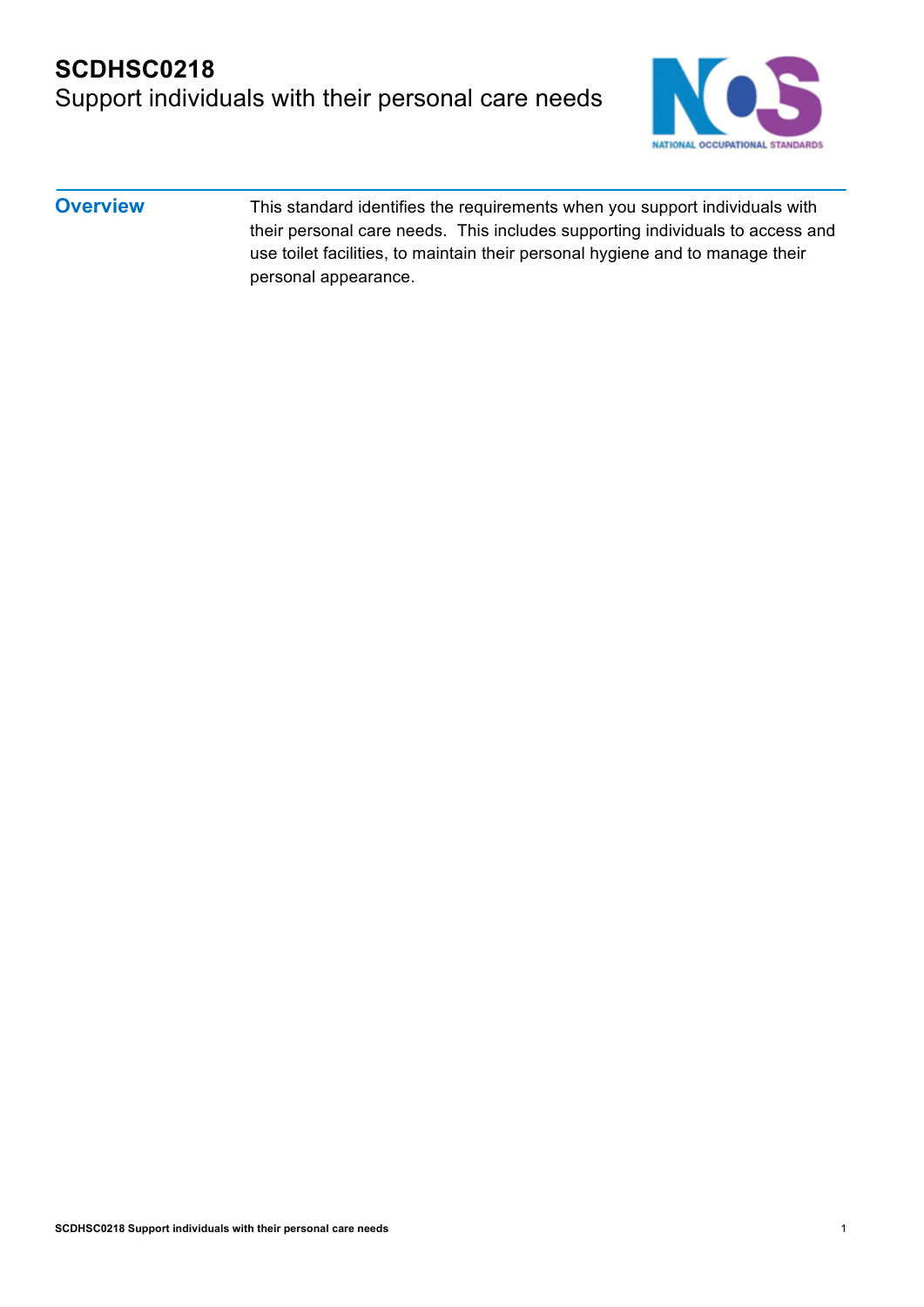| <b>Performance</b><br>criteria<br>You must be able to: | Support individuals to use toilet facilities |                                                                                                                                                                                         |
|--------------------------------------------------------|----------------------------------------------|-----------------------------------------------------------------------------------------------------------------------------------------------------------------------------------------|
|                                                        | P <sub>1</sub>                               | encourage the individual to communicate when they need to<br>use toilet facilities                                                                                                      |
|                                                        | P <sub>2</sub>                               | work in ways that promote active participation and dignity<br>while supporting the individual to use toilet facilities                                                                  |
|                                                        | P <sub>3</sub>                               | support the individual to select suitable toilet facilities from those<br>that are available                                                                                            |
|                                                        | P <sub>4</sub>                               | support the individual to go to and return from the toilet safely                                                                                                                       |
|                                                        | P <sub>5</sub>                               | ensure that the individual knows how to call for help if they need<br>it                                                                                                                |
|                                                        | P <sub>6</sub>                               | make sure you are in a position to hear any requests for help<br>while maintaining the privacy and dignity of the individual                                                            |
|                                                        | P7                                           | respond immediately and appropriately if help is sought                                                                                                                                 |
|                                                        | P <sub>8</sub>                               | support the individual to clean themselves using the most<br>appropriate method                                                                                                         |
|                                                        | P <sub>9</sub>                               | support the individual to wash their hands after using the toilet                                                                                                                       |
|                                                        | P <sub>10</sub>                              | ensure the toilet facilities are clean and ready to be used again                                                                                                                       |
|                                                        | P <sub>11</sub>                              | where necessary, move or dispose of bodily waste discreetly, in<br>ways that minimise risk of cross infection and respect the<br>individual's personal beliefs, preferences and dignity |
|                                                        | P <sub>12</sub>                              | wear appropriate protective clothing in line with work setting<br>policies and procedures when you move or dispose of bodily<br>waste                                                   |
|                                                        | P <sub>13</sub>                              | wash your hands and ensure your own cleanliness and hygiene                                                                                                                             |
|                                                        |                                              | after moving or disposing of bodily waste                                                                                                                                               |
|                                                        | P <sub>14</sub>                              | record the measured output of bodily waste where this is                                                                                                                                |
|                                                        |                                              | required by the individual's care plan                                                                                                                                                  |
|                                                        | P <sub>15</sub>                              | report any problems and significant changes to the                                                                                                                                      |
|                                                        |                                              | appropriate people in line with policies and procedures                                                                                                                                 |
|                                                        |                                              | Support individuals to maintain their personal hygiene                                                                                                                                  |
| You must be able to:                                   | P <sub>16</sub>                              | support the individual to communicate their preferences about<br>their personal hygiene care                                                                                            |
|                                                        | P <sub>17</sub>                              | resolve any differences between the individual's wishes, their<br>care or support plan and the facilities available                                                                     |
|                                                        | P <sub>18</sub>                              | support the individual to identify the degree of assistance they                                                                                                                        |
|                                                        |                                              | prefer with their personal hygiene                                                                                                                                                      |
|                                                        | P <sub>19</sub>                              | work in ways that promote active participation and dignity when<br>assisting the individual to maintain personal hygiene                                                                |
|                                                        | P <sub>20</sub>                              | wear appropriate protective clothing in line with work setting<br>policies and procedures                                                                                               |
|                                                        | P21                                          | support the individual to understand the reasons for your                                                                                                                               |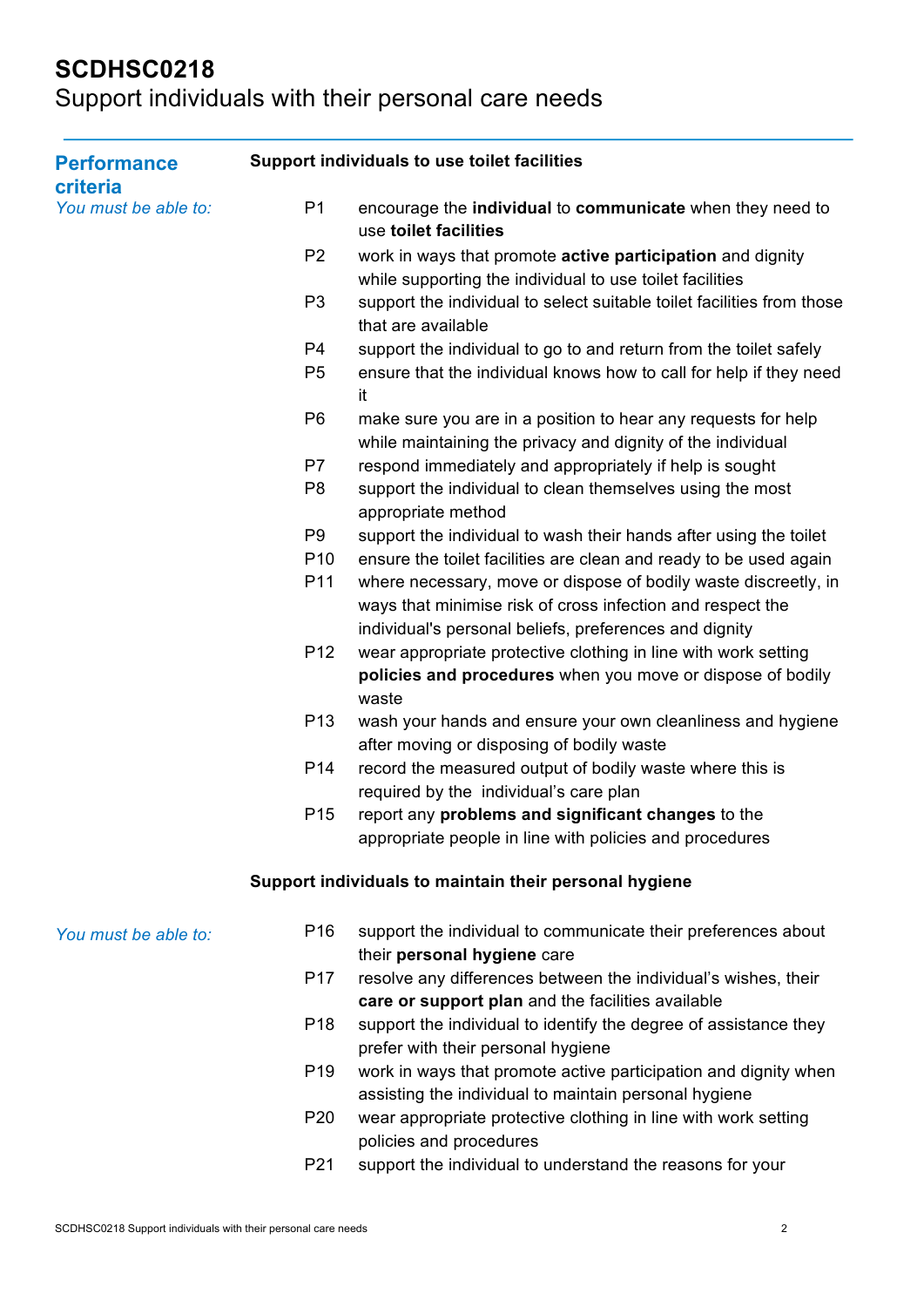*You must be able to:* protective clothing P22 ensure that the room and water temperatures meet the individual's preferences P23 place toiletries, materials and equipment required for personal hygiene safely and within the individual's reach P24 ensure that the individual can reach equipment to enable them to call for help and knows how to use it P25 support the individual with potentially uncomfortable processes in ways which cause as little discomfort as possible P26 ensure that your own personal hygiene follows good hygiene practice in line with policies and procedures P27 report any problems and significant changes in the individual's personal hygiene to appropriate people in line with policies and procedures **Support individuals to manage their personal appearance** P28 support the individual to communicate their wishes and preferences about **managing their personal appearance** P29 support the individual to identify the amount and type of support they prefer for managing their appearance P30 work in ways that promote active participation when assisting the individual to manage their appearance P31 support the individual to attend to their personal appearance in ways that maintain their dignity and are consistent with their personal beliefs and preferences P32 support the individual to use dressing and other equipment and materials which are in line with their preferences and meet safety requirements P33 support the individual to keep their clothing and toiletries clean, safe and secure P34 support the individual to understand and overcome any concerns about the use of assistive technology and/or prostheses, orthoses and creams P35 seek additional support where necessary P36 ensure materials, equipment and facilities are left clean, tidy and ready for future use P37 wash your hands and ensure your own cleanliness and hygiene before and after supporting individuals with their personal

> appearance P38 report any problems and significant changes in how the individual manages their personal appearance to the appropriate people in line with policies and procedures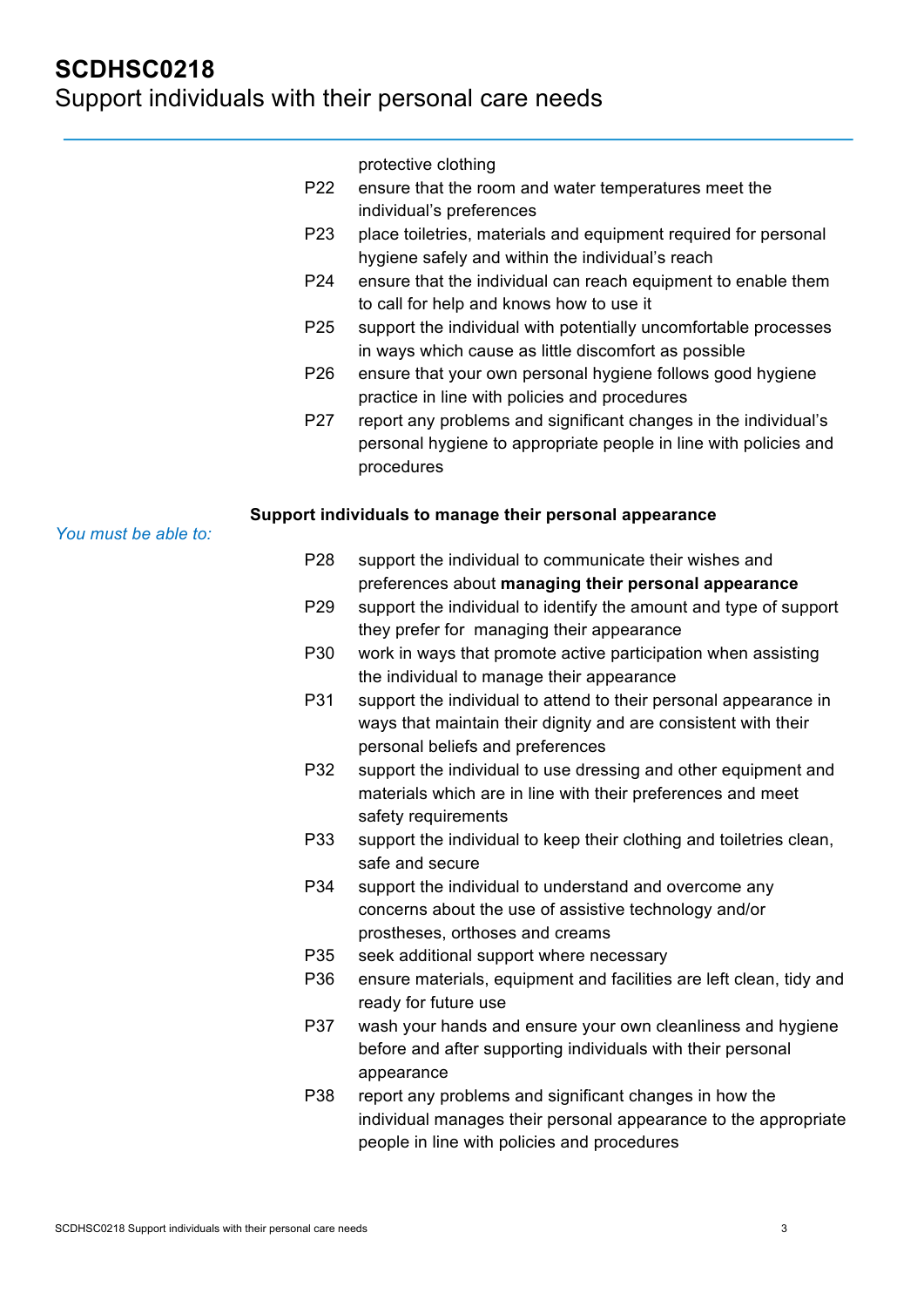| <b>Knowledge and</b><br>understanding | <b>Rights</b>   |                                                                                                                            |
|---------------------------------------|-----------------|----------------------------------------------------------------------------------------------------------------------------|
| You need to know and<br>understand:   | K <sub>1</sub>  | work setting requirements on equality, diversity, discrimination and<br>rights                                             |
|                                       | K <sub>2</sub>  | your role supporting rights, choices, wellbeing and active<br>participation                                                |
|                                       | K <sub>3</sub>  | your duty to report anything you notice people do, or anything they<br>fail to do, that could obstruct individuals' rights |
|                                       | K4              | the actions to take if you have concerns about discrimination                                                              |
|                                       | K <sub>5</sub>  | the rights that individuals have to make complaints and be<br>supported to do so                                           |
|                                       |                 | How you carry out your work                                                                                                |
| You need to know and<br>understand:   | K <sub>6</sub>  | codes of practice, standards, frameworks and guidance relevant to<br>your work and the content of this standard            |
|                                       | K7              | the main items of legislation that relate to the content of this<br>standard within your work role                         |
|                                       | K <sub>8</sub>  | your own background, experiences and beliefs that may affect the<br>way you work                                           |
|                                       | K <sub>9</sub>  | your own roles and responsibilities with their limits and boundaries                                                       |
|                                       | K <sub>10</sub> | who you must report to at work                                                                                             |
|                                       | K11             | the roles and responsibilities of other people with whom you work                                                          |
|                                       | K <sub>12</sub> | how to find out about procedures and agreed ways of working in<br>your work setting                                        |
|                                       | K <sub>13</sub> | how to make sure you follow procedures and agreed ways of<br>working                                                       |
|                                       | K14             | the meaning of person centred working and the importance of<br>knowing and respecting each person as an individual         |
|                                       | K <sub>15</sub> | the prime importance of the interests and well-being of the<br>individual                                                  |
|                                       | K <sub>16</sub> | the individual's cultural and language context                                                                             |
|                                       | K <sub>17</sub> | how to work in ways that build trust with people                                                                           |
|                                       | K <sub>18</sub> | how to work in ways that support the active participation of<br>individuals in their own care and support                  |
|                                       | K <sub>19</sub> | how to work in ways that respect individuals' dignity, personal<br>beliefs and preferences                                 |
|                                       | K <sub>20</sub> | how to work in partnership with people                                                                                     |
|                                       | K <sub>21</sub> | what you should do when there are conflicts and dilemmas in your<br>work                                                   |
|                                       | K22             | how and when you should seek support in situations beyond your<br>experience and expertise                                 |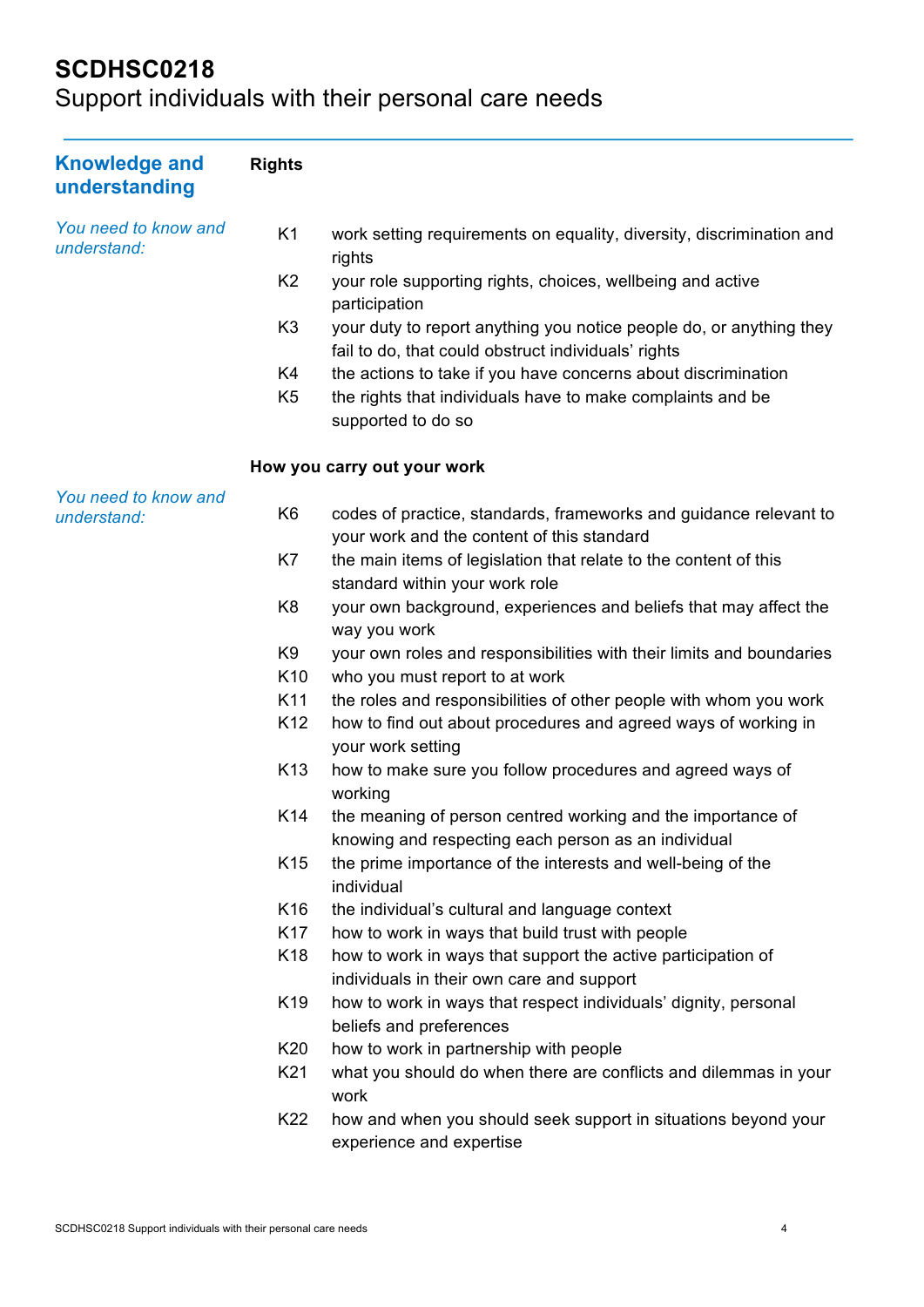|                                     |                          | Theory for practice                                                                                                                                                           |
|-------------------------------------|--------------------------|-------------------------------------------------------------------------------------------------------------------------------------------------------------------------------|
| You need to know and<br>understand: | K <sub>23</sub><br>K24   | the factors that may affect the health, wellbeing and<br>development of individuals you care for or support<br>how these affect individuals and how they may affect different |
|                                     |                          | individuals differently                                                                                                                                                       |
|                                     | K <sub>25</sub>          | the main stages of human development                                                                                                                                          |
|                                     | Communication            |                                                                                                                                                                               |
| You need to know and<br>understand: | K26                      | factors that can have a positive or negative effect on the way people<br>communicate                                                                                          |
|                                     | K27                      | different methods of communicating                                                                                                                                            |
|                                     |                          | Personal and professional development                                                                                                                                         |
| You need to know and<br>understand: | K28<br>K29               | why it is important to reflect on how you do your work<br>how to use your reflections to improve the way you work                                                             |
|                                     |                          |                                                                                                                                                                               |
|                                     | <b>Health and Safety</b> |                                                                                                                                                                               |
| You need to know and<br>understand: | K30                      | your work setting policies and practices for health, safety and<br>security                                                                                                   |
|                                     | K31                      | practices that help to prevent and control infection in the context of<br>this standard                                                                                       |
|                                     | Safe-guarding            |                                                                                                                                                                               |
| You need to know and<br>understand: | K32                      | the duty that everyone has to raise concerns about possible harm or<br>abuse, poor or discriminatory practices                                                                |
|                                     | K33                      | signs and symptoms of harm or abuse                                                                                                                                           |
|                                     | K34                      | how and when to report any concerns about abuse, poor or<br>discriminatory practice, resources or operational difficulties                                                    |
|                                     | K35                      | what to do if you have reported concerns but no action is taken to<br>address them                                                                                            |
|                                     |                          | <b>Handling information</b>                                                                                                                                                   |
| You need to know and<br>understand: | K36                      | legal requirements, policies and procedures for the security and<br>confidentiality of information                                                                            |
|                                     | K37                      | work setting requirements for recording information and producing<br>reports including the use of electronic communication                                                    |
|                                     | K38<br>K39               | what confidentiality means<br>how to maintain confidentiality in your work                                                                                                    |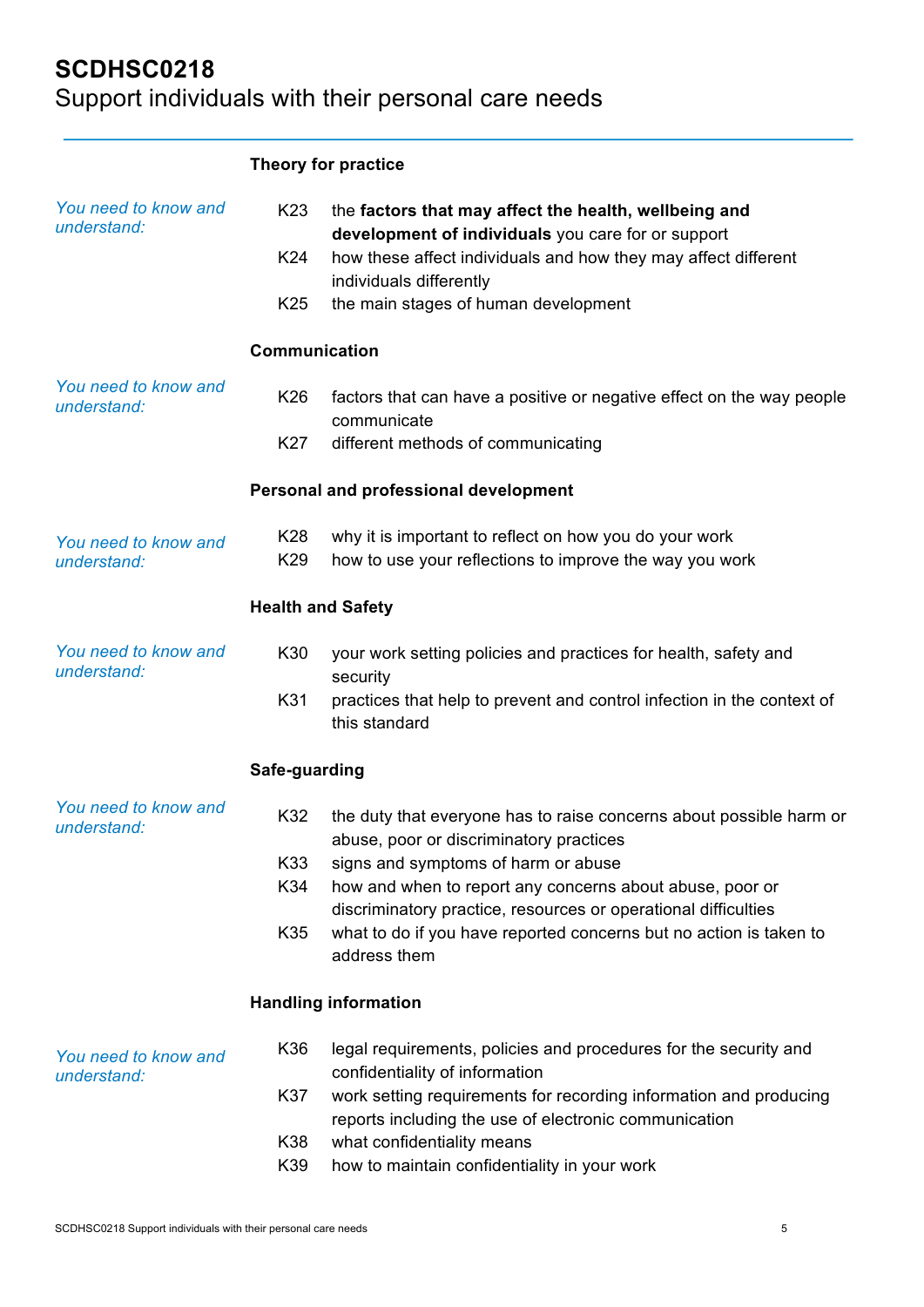|                                     | K40 | when and how to pass on information                                                                                             |
|-------------------------------------|-----|---------------------------------------------------------------------------------------------------------------------------------|
|                                     |     | <b>Specific to this NOS</b>                                                                                                     |
| You need to know and<br>understand: | K41 | how your own values in relation to health and hygiene might differ<br>from those of individuals and how to deal with this       |
|                                     | K42 | the effects which personal beliefs and preferences may have on<br>how an individual wishes to wash and to use toilet facilities |
|                                     | K43 | when and why measuring and recording output of bodily waste may<br>be important                                                 |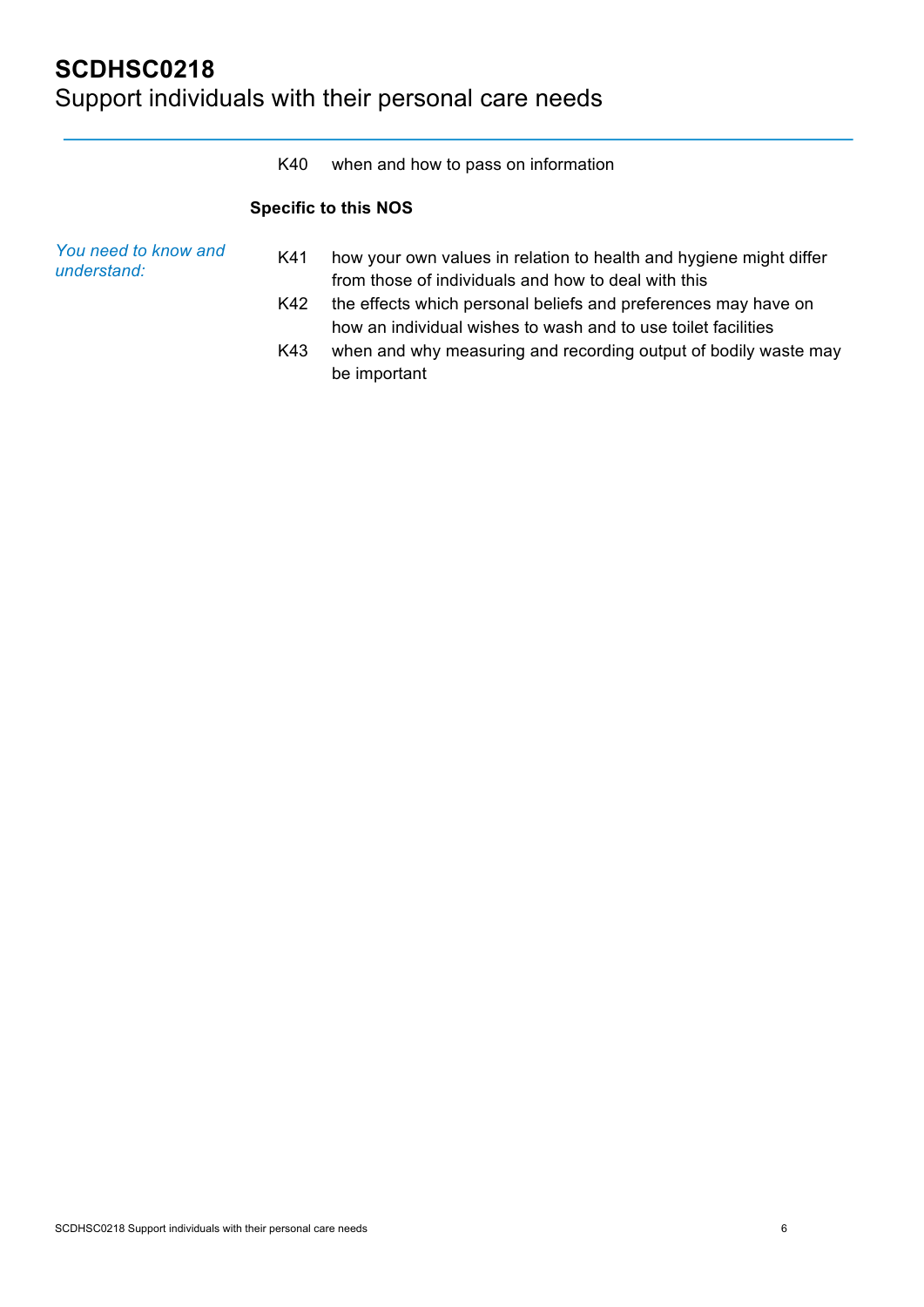Support individuals with their personal care needs

#### **Additional Information**

**Scope/range related to performance criteria**

The details in this field are explanatory statements of scope and/or examples of possible contexts in which the NOS may apply; they are not to be regarded as range statements required for achievement of the NOS.

Note: Where an individual finds it difficult or impossible to express their own preferences and make decisions about their life, achievement of this standard may require the involvement of advocates or others who are able to represent the views and best interests of the individual.

Where there are language differences within the work setting, achievement of this standard may require the involvement of interpreters or translation services.

**Active participation** is a way of working that regards individuals as active partners in their own care or support rather than passive recipients. Active participation recognises each individual's right to participate in the activities and relationships of everyday life as independently as possible.

**A care or support plan** is a formal plan that must be developed and agreed with the individual and/or those who are able to represent the individual's best interests. It addresses the holistic needs of the individual and contains information on all aspects of that person's care requirements. The care or support plan must underpin the individual's care and support within any health or social care setting.

To **communicate** may include using the individual's preferred spoken language, the use of signs, the use of symbols or pictures, writing, objects of reference, communication passports, other non verbal forms of communication, human and technological aids to communication. The **individual** is the person you support or care for in your work.

**Managing personal appearance** may include dressing, care of clothing; care of hair, skin, teeth/dentures and nails; use of toiletries; use of assistive technology; use of prostheses and/or orthoses.

**Personal hygiene** may include oral hygiene and hygiene relating to hair, skin and nails

**Policies and procedures** are formally agreed and binding ways of working that apply in many settings. Where policies and procedures do not exist, the term includes other agreed ways of working.

**Problems and significant changes** could be changes in the individual's health; difficulties in going to the toilet; concerns about body waste; changes in individuals' skin condition; changes in motivation for personal hygiene and appearance

**Toilet facilities** may include toilet; commode; bedpan; urinal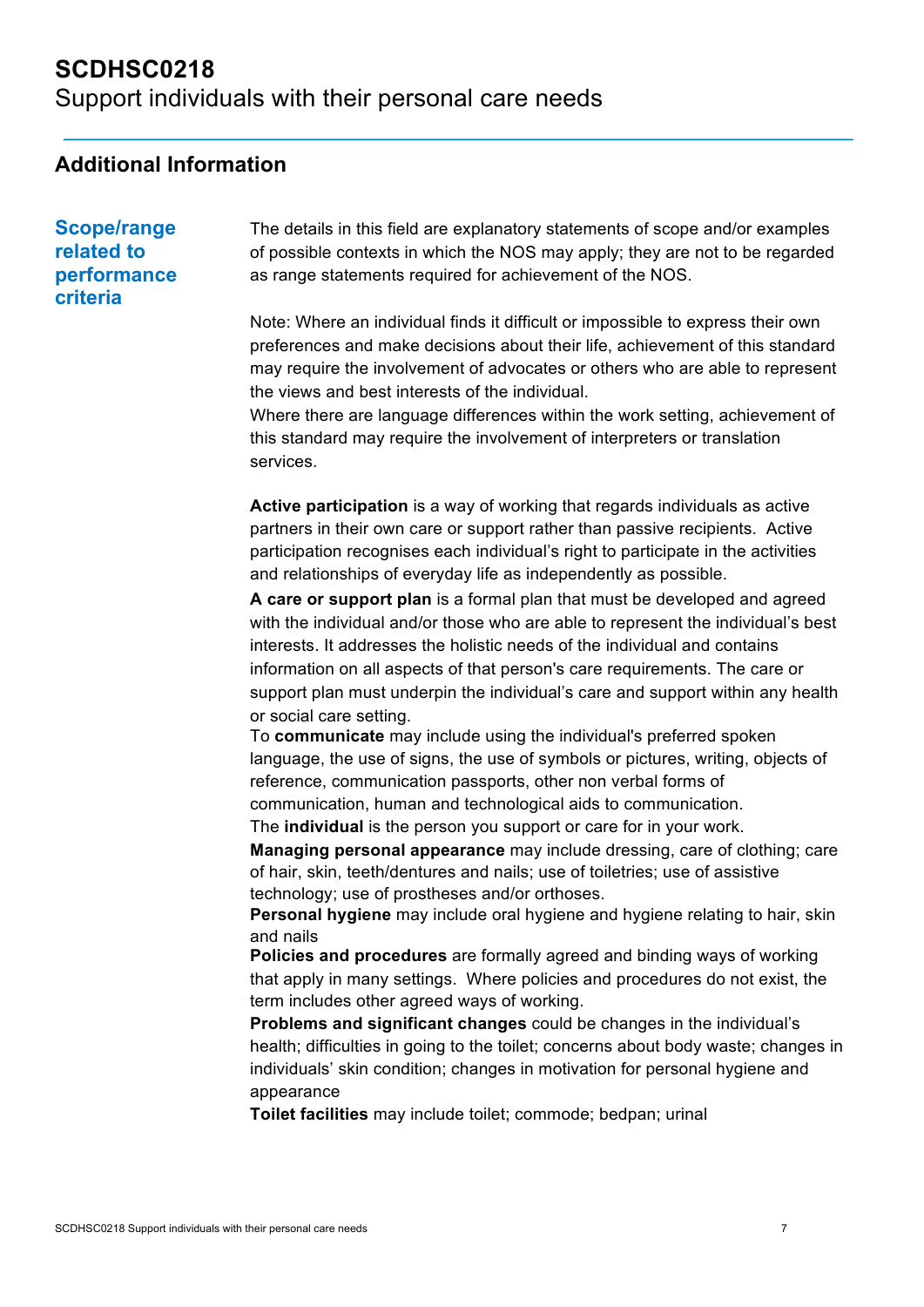### **SCDHSC0218** Support individuals with their personal care needs

**Scope/range related to knowledge and understanding** The details in this field are explanatory statements of scope and/or examples of possible contexts in which the NOS may apply; they are not to be regarded as range statements required for achievement of the NOS. **All knowledge statements must be applied in the context of this standard.**

> **Factors that may affect the health, wellbeing and development of individuals** may include adverse circumstances or trauma before or during birth; autistic spectrum conditions; dementia; family circumstances; frailty; harm or abuse; injury; learning disability; medical conditions (chronic or acute); mental health; physical disability; physical ill health; poverty; profound or complex needs; sensory needs; social deprivation; substance misuse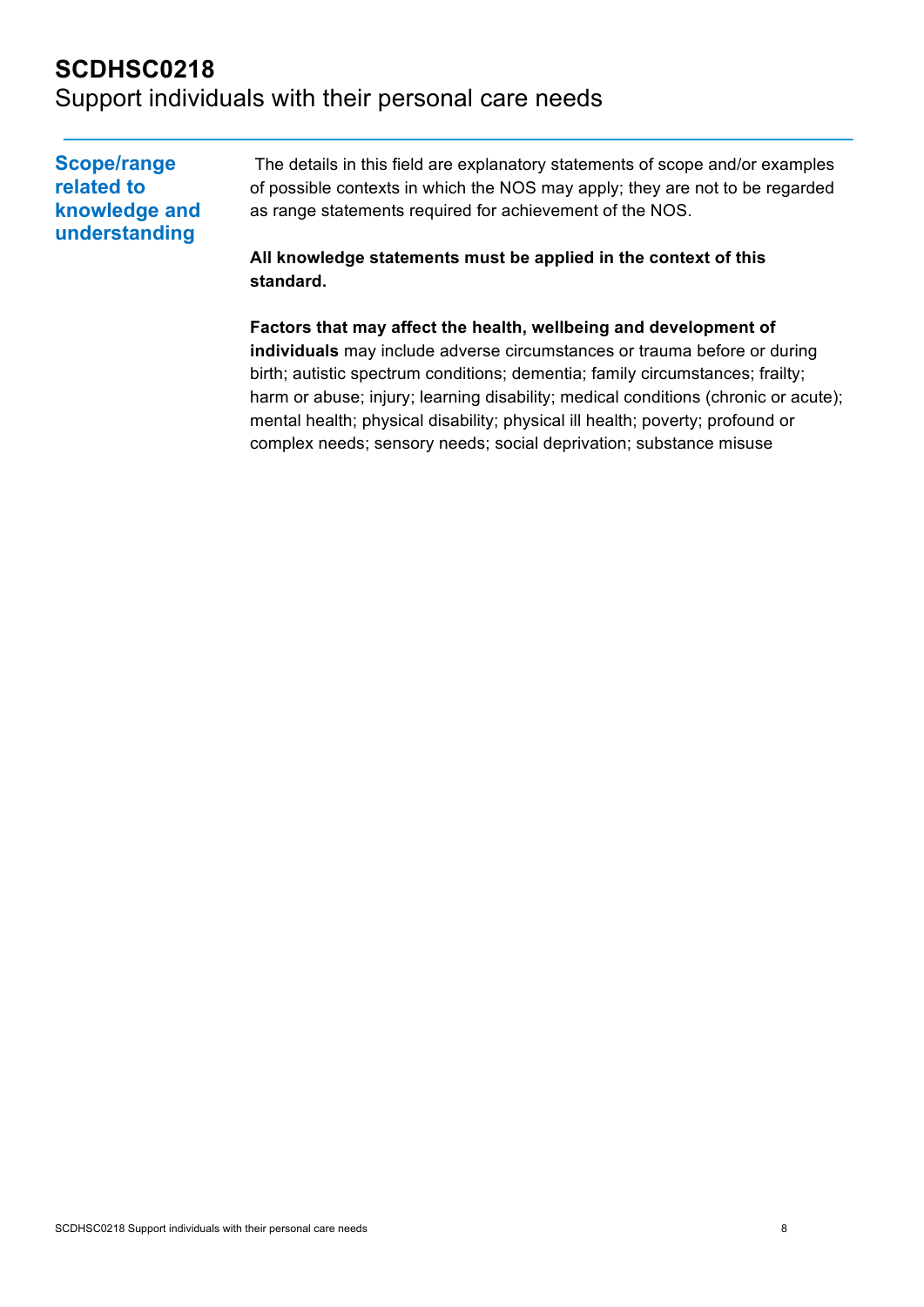| <b>Values</b> | Adherence to codes of practice or conduct where applicable to your role and<br>the principles and values that underpin your work setting, including the rights |
|---------------|----------------------------------------------------------------------------------------------------------------------------------------------------------------|
|               | of children, young people and adults. These include the rights:                                                                                                |
|               | To be treated as an individual                                                                                                                                 |
|               | To be treated equally and not be discriminated against                                                                                                         |
|               | To be respected                                                                                                                                                |
|               | To have privacy                                                                                                                                                |
|               | To be treated in a dignified way                                                                                                                               |
|               | To be protected from danger and harm                                                                                                                           |
|               | To be supported and cared for in a way that meets their needs, takes account<br>of their choices and also protects them                                        |
|               | To communicate using their preferred methods of communication and                                                                                              |
|               | language                                                                                                                                                       |
|               | To access information about themselves                                                                                                                         |
|               |                                                                                                                                                                |